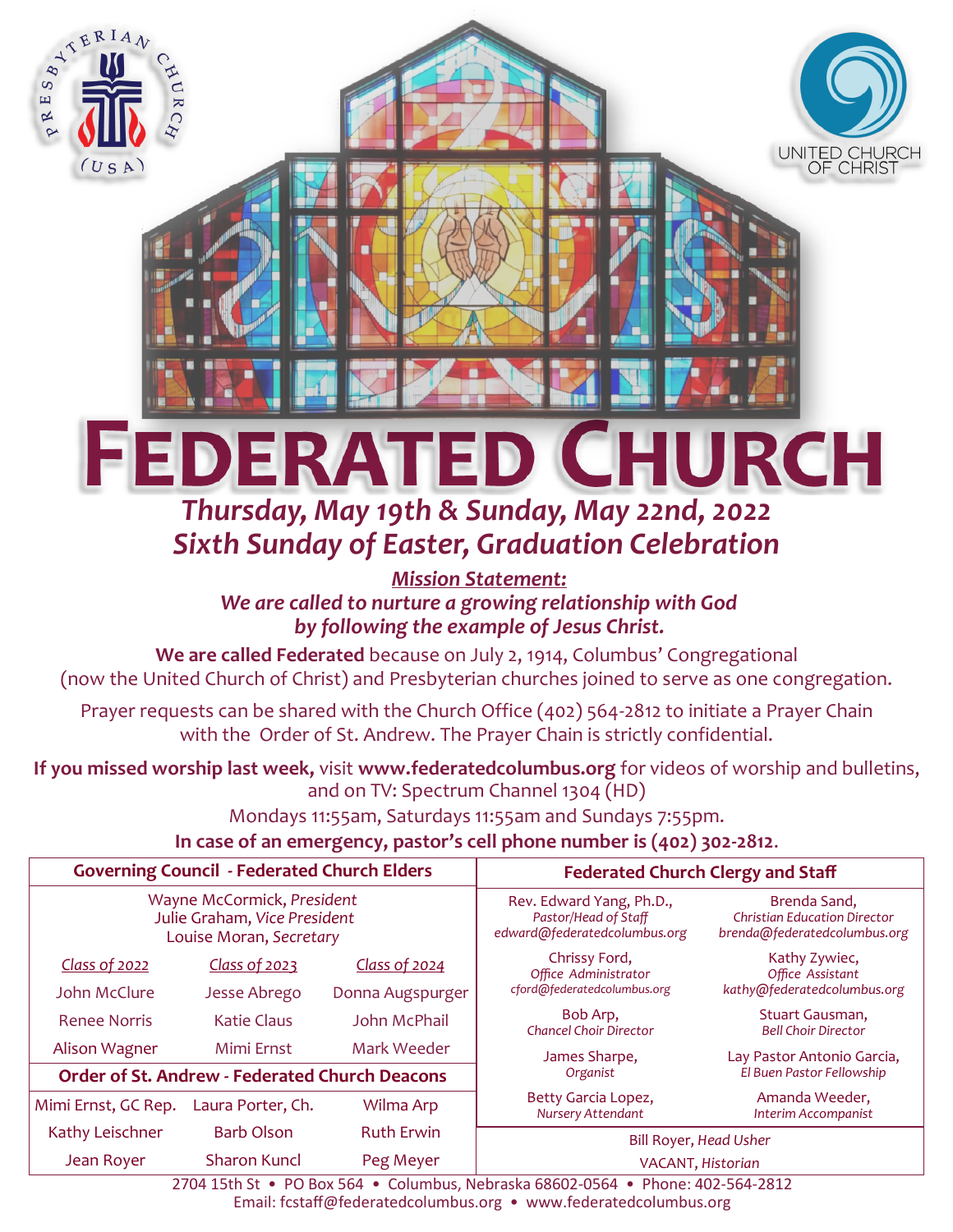# *Welcome to Worship at Federated!*

Thursday, May 19, 2022 & Sunday, May 22nd, 2022 6th Sunday of Easter, Graduation Celebration Hymns, Songs, Prayers, and liturgies in **Bold** are for the participation of the **Congregation** Prelude *Méditation from Thaïs* Jules Massenet Teresa Carr, Violin James Sharpe, Piano and Organ PROCESSIONAL *Pomp and Circumstance EDGAR ELGAR* Dave Melick & Bob Arp, Trumpet

Welcome and Announcements

### **\*Call to Worship** UCC Worship Ways

One: Let the Creator be home among us.

**All: In our hearts, may God be welcome.**

One: May God's love shape our every thought.

**All: May our actions lead to God's justice!**

One: May our words be words of life.

**All: May God's Spirit lead us.**

One: May God's peace dwell within us.

**All: Let us worship God!**

**\*Opening Song** *Holy, Holy, Holy* **Playback Media**

All are welcome to sing along with the video

**Unison Prayer of Confession**

**We have not yet learned to love as you love. We have spoken praise in our mouths when our hearts were far from you. The gifts you gave for our peace we have weaponized. Yet, even in our failings, your love has never failed us. Even when we turned you away, you still choose to make your home among us. Our hearts are troubled. We are enmeshed in fear. Creation needs you. Our families need you. Our streets need you. Our souls need you. Heal us; forgive us; make us whole again.**

### **Moment for Silent Prayer**

## **Assurance of Pardon**

One: Beloved of God, hear the good news. God's faithfulness is sure.

## **All: God's love will not fail us. In accordance with God's lovingkindness,**

- One: You are forgiven; you are welcome; you are home.
- **All: Glory to love of God. Amen.**

## **Passing of the Peace**

One: The peace of Christ be always with you.

## **All: And also with you.**

One: Let us offer one another a sign of peace.

Listening for God's Word

# **Sing the Faith Song#2193** *Lord, Listen to Your Children Praying* **(sung twice)**

CHILDREN'S SERMON **Brenda Sand, Christian Education Director** 

Education Hour Teachers' Appreciation

*Kindergarten - 6th Grade: Heidi Klevemann, Kristi Wolfe, Nicole Miller*

*Confirmation (7th & 8th Grade): Brenda Sand & Edward Yang* 

*High School (9th - 12th Grade): Lisa Perrin & Max Porter* 

*Adult Education: Katie Claus & Mark Weeder*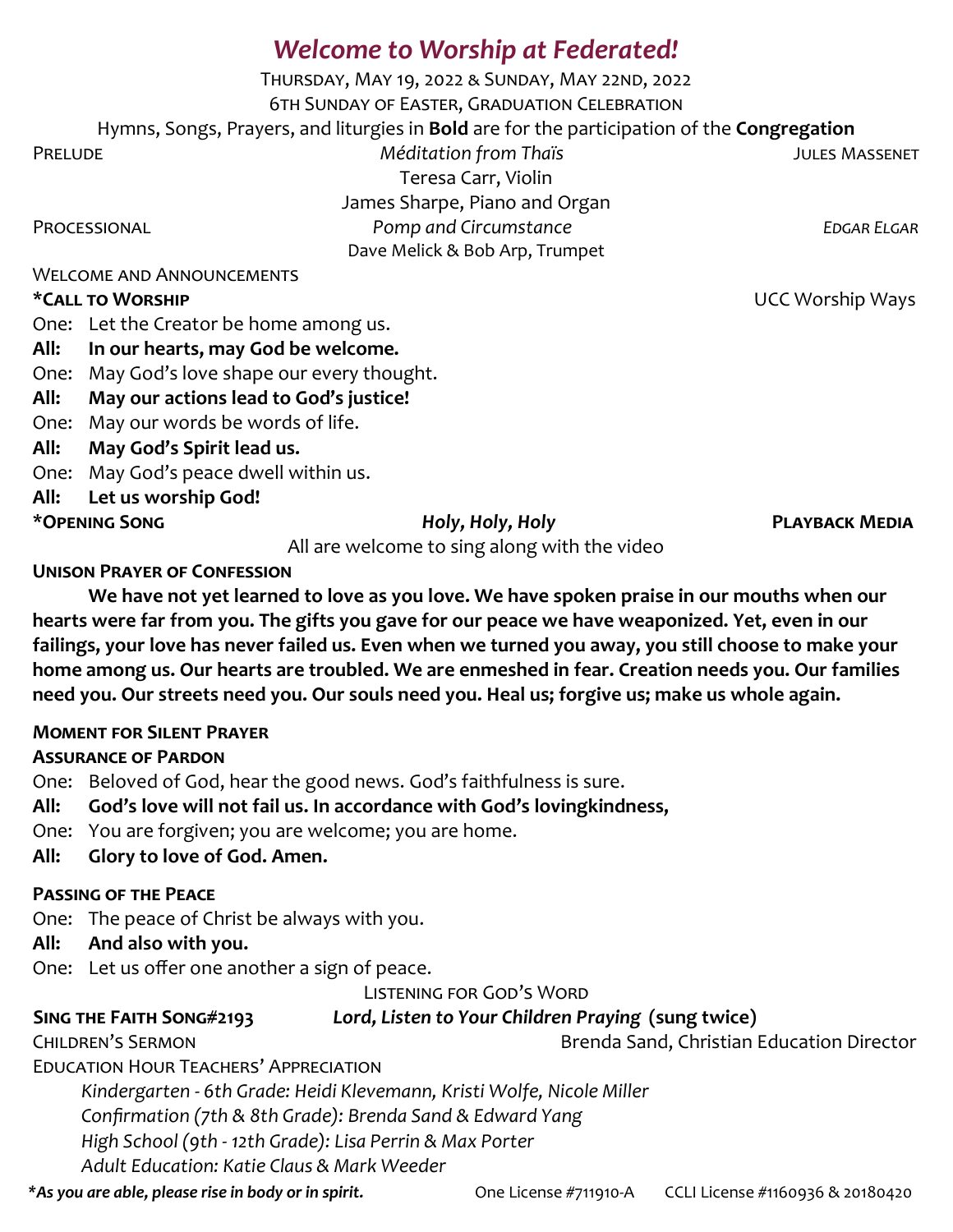| H.I.S. Puppetteers: Julie Graham                                        | Nursery: Beatriz Garcia Lopez, Sunnie Yang, Doris Augspurger, Barb Olson, Kaitlynn Meyer                                                                                                                                                                                                                |                                        |  |  |  |  |
|-------------------------------------------------------------------------|---------------------------------------------------------------------------------------------------------------------------------------------------------------------------------------------------------------------------------------------------------------------------------------------------------|----------------------------------------|--|--|--|--|
| <b>CHANCEL CHOIR APPRECIATION</b>                                       |                                                                                                                                                                                                                                                                                                         |                                        |  |  |  |  |
| Williams, Josh Winig                                                    | Chancel Choir Members: Bob Arp, Wilma Arp, Nancy Blackburn, Dana Augspurger, Bev Fry, Karen<br>Grabowski, Marcia Grant, Cola Hahn, John Hahn, Kathy Leischner, Sue McClure, Wayne McCormick,<br>Dave Melick, John Novotny, Nila Novotny, Val Rathje, Alison Wagner, Amanda Weeder, Doug                 |                                        |  |  |  |  |
| <b>CHORAL ANTHEM</b>                                                    | A Psalm                                                                                                                                                                                                                                                                                                 | <b>BECK</b>                            |  |  |  |  |
|                                                                         | Chancel Choir; Bob Arp, Director<br>Amanda Weeder, Accompanist                                                                                                                                                                                                                                          |                                        |  |  |  |  |
| PRAYER FOR ILLUMINATION                                                 |                                                                                                                                                                                                                                                                                                         | Kristi Wolfe, Liturgist                |  |  |  |  |
| <b>SCRIPTURE READING</b>                                                |                                                                                                                                                                                                                                                                                                         |                                        |  |  |  |  |
| Acts of the Apostles 16 : 9 - 15                                        |                                                                                                                                                                                                                                                                                                         | Pew Bible, NT, Page 136                |  |  |  |  |
|                                                                         | One: This is the Word of God for the people of God.                                                                                                                                                                                                                                                     |                                        |  |  |  |  |
| Thanks be to God!<br>All:                                               |                                                                                                                                                                                                                                                                                                         |                                        |  |  |  |  |
| <b>SERMON</b>                                                           |                                                                                                                                                                                                                                                                                                         | Edward Yang, Pastor                    |  |  |  |  |
|                                                                         | <b>RESPONDING TO GOD'S WORD</b>                                                                                                                                                                                                                                                                         |                                        |  |  |  |  |
| <b>GRADUATE RECOGNITION: Class of 2022</b>                              |                                                                                                                                                                                                                                                                                                         |                                        |  |  |  |  |
|                                                                         | The Church's One Foundation (verses 1, 3, 5)<br>*HYMN #442                                                                                                                                                                                                                                              |                                        |  |  |  |  |
| *LITANY FOR GRADUATES                                                   |                                                                                                                                                                                                                                                                                                         |                                        |  |  |  |  |
| <b>ANNOUNCEMENT OF GRADUATES</b>                                        |                                                                                                                                                                                                                                                                                                         | Kristi Wolfe, Youth Ministry Committee |  |  |  |  |
| <b>PRAYERS OF THE PEOPLE</b>                                            | Mark Garcia Lopez                                                                                                                                                                                                                                                                                       |                                        |  |  |  |  |
| <b>THE LORD'S PRAYER</b><br>and the power, and the glory forever. Amen. | Our Father, who art in heaven, hallowed be thy name. Thy kingdom come, thy will be done, on<br>earth as it is in heaven. Give us this day our daily bread, and forgive us our debts, as we forgive<br>our debtors. And lead us not into temptation, but deliver us from evil, for thine is the kingdom, |                                        |  |  |  |  |
| <b>INVITATION TO THE OFFERING</b>                                       |                                                                                                                                                                                                                                                                                                         |                                        |  |  |  |  |
| <b>OFFERTORY</b>                                                        | Andante (Trumpet Concert)<br>Dave Melick, Trumpet                                                                                                                                                                                                                                                       | <b>JOSEPH HAYDN</b>                    |  |  |  |  |
| *DOXOLOGY                                                               | Praise God, from whom all blessings flow;<br>Praise Christ, all people here below;<br>Praise Holy Spirit evermore;<br>Praise Triune God, whom we adore. Amen.                                                                                                                                           |                                        |  |  |  |  |
| *UNISON PRAYER OF DEDICATION                                            | May these gifts be used to build the Beloved Community through our hands of service,<br>in the power of the Holy Spirit, and in the name of Jesus, our Messiah. Amen.                                                                                                                                   |                                        |  |  |  |  |
| *CLOSING HYMN #435                                                      | We All Are One in Mission                                                                                                                                                                                                                                                                               |                                        |  |  |  |  |
| <b>CHORAL BLESSING</b><br><b>BENEDICTION</b>                            | <b>Blessing</b>                                                                                                                                                                                                                                                                                         | <b>MORAN-BART</b>                      |  |  |  |  |
| <b>POSTLUDE</b>                                                         | Prelude in G Major                                                                                                                                                                                                                                                                                      | J. S. BACH                             |  |  |  |  |
|                                                                         | Café La Fed is hosted by Youth Ministry Committee                                                                                                                                                                                                                                                       |                                        |  |  |  |  |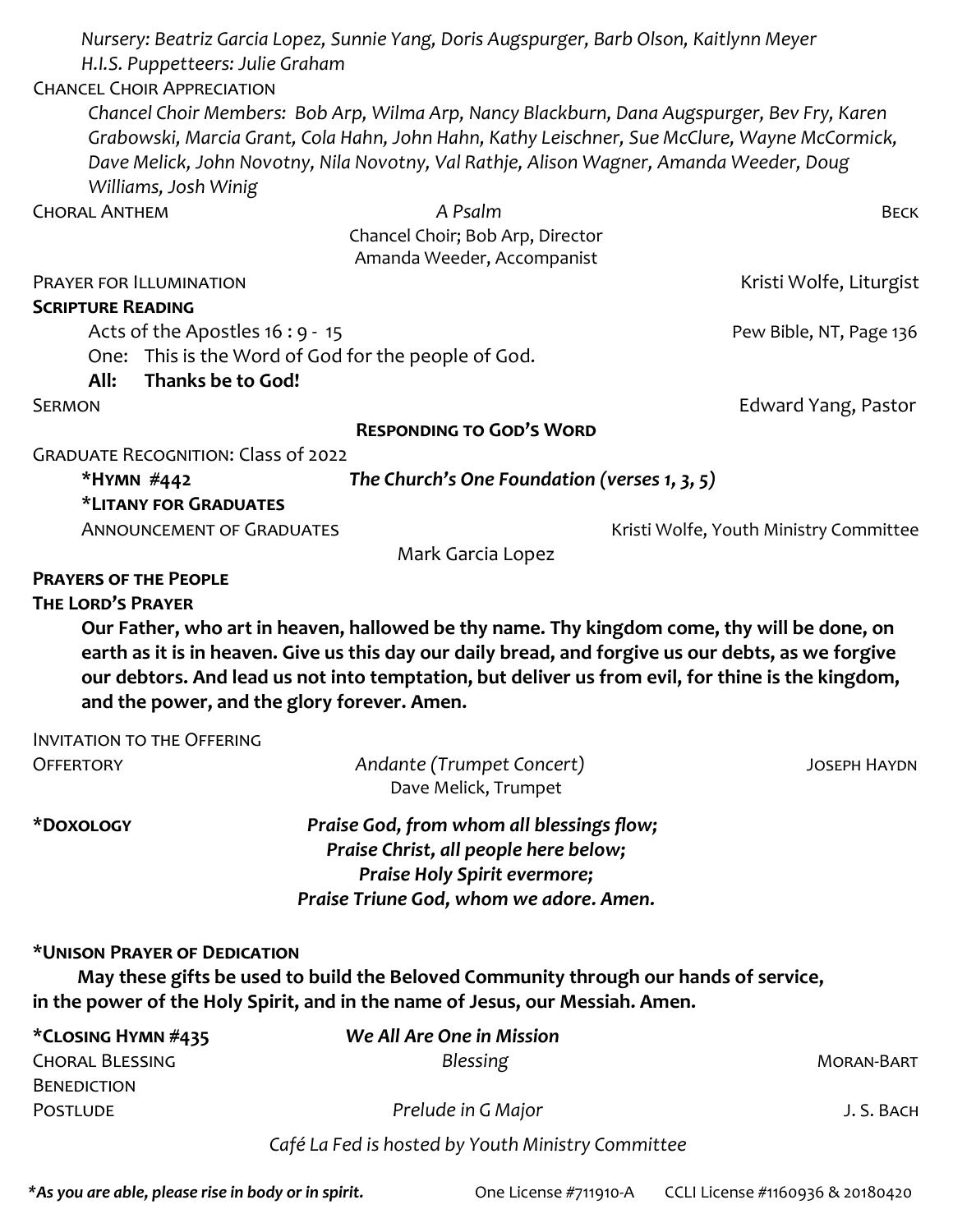

# **Congratulations to all the graduates and their families!**



 Congratulations to the granddaughter of Guy & Linda Wheatley, Olivia Richmond, who graduated from Kearney HS and will be attending UNL in the fall

 Congratulations to the granddaughter of John & Nila Novotny, Liz Luehrs (daughter of Tyson & Christina Novotny) who will graduate from Omaha Burke HS and will be attending UNL in the fall

 Congratulations to the daughter of Clark & Marcia Grant, Emily Grant, who graduated from Kansas State University with her masters in Biomedical Veterinary Science & will attend UNL/Iowa State in the fall

 Congratulations to the daughter of Byron & Peggy Meyer, Shaylynn Meyer, who graduated from Briar Cliff University with a Doctorate in Physical Therapy

Congratulations to the children of Chrissy Ford who graduated

 Conner Mueller, graduated from Central Community College & will attend UNL in the fall

 McKayla Mueller, Certificate of Completion from Divines Professional Academy, is working in a salon in Lincoln

Congratulations to the grandchildren of Sharon Kuncl who are graduating

- TJ Andreasen, MBA
- Luke Andreasen, BS degree in Biology & will begin dental school at UNL
- Jake J. Long, BS in business from UNL
- Reva Long, Graduating from Elkhorn South & will attend UNL in the fall
- Congratulations to the grandchildren of Jan Pickrel who are graduating
	- Lily Pickrel, BSN-RN, will be in Neuro/Trauma ICU at Bryan West
	- Grant Pickrel, Fullerton High School & attending Chadron State in the fall
	- \* Kian Pickrel, Kindergarten graduate from Fullerton Public



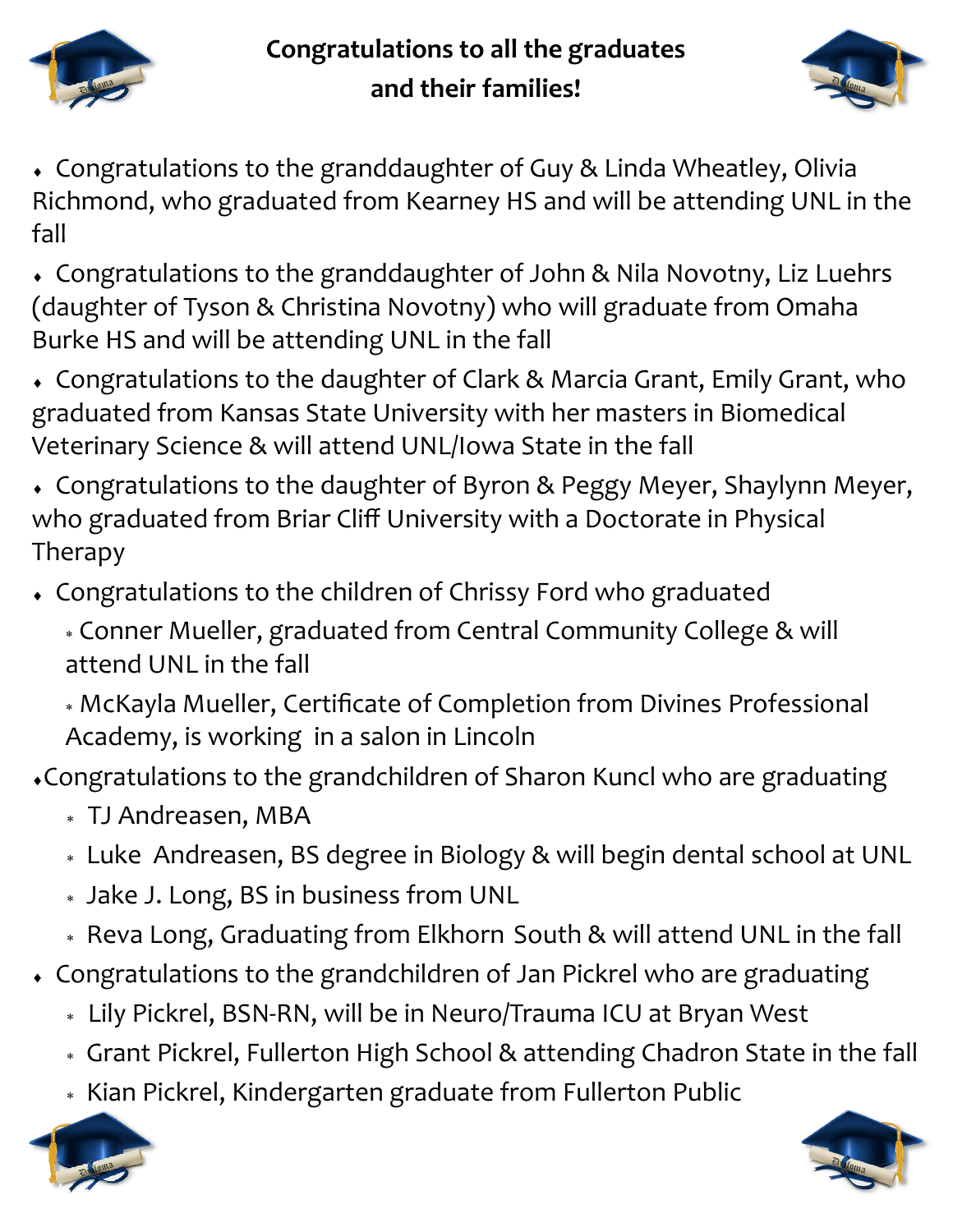

Vacation Bible Camp - June 13th - 17th - use the QR code below to register your child(ren) today or pick up a registration form at the church office.

Volunteers Needed - adult and youth (7th grade - 12th grade) helpers needed for Vacation Bible Camp. Please use the QR code or email brendajsand@gmail.com if you are able to help.

Use the QR code below to register children ages 3 years - 6th grade or you can pick up a form at the Church office.





Use the QR code below to register as Volunteer Staff at Vacation Bible Camp



The Bookworms group meets once a month on the 4th Monday of the month. They will meet Monday, May 23 at 7 pm. If you are interested in finding out more about it contact Nila Novotny 402-910-4091.

# **Calling All Artists and Designers!**

We are looking to create a brand and logo for Federated Church! If you are a drawer, designer or have any artistic talent, we are asking for your help. Chrissy is looking to have a logo created that embodies the church as a whole that will be used in publications, social media, the website… anywhere and everywhere we advertise! We all know the stained glass window quite well, and it can be incorporated, but it is not a logo (see the draft to the right? It incorporates the hands in the center of the window, as well as our denominations logos). Throughout our newsletters you can find examples of logos: PCUSA, UCC, Mission Heart, Paws and Claws, etc. even below with the Habitat for Humanity logo. Please contact Chrissy if you would like to help design Federated Church's **Alle** 

logo or have ideas or suggestions. Thank you!

# **Upcoming Events**

• May 30th - Memorial Day *Church office is closed*

• June 1st - First day to bring in Garage Sale items • June 13th - 17th - Vacation Bible Camp

• July 23th - Annual Garage Sale/Bake Sale



Federated's Day for Habitat for Humanity  $\mathsf{I}$  is June 25th. It is the for Humanity<sup>®</sup> last day of the build so it will involve finish

work. We will need workers AND people to provide a midmorning snack and lunch. For more information, please contact Katie Claus. There will be a sign up sheet in the Narthex starting May 15th. Please, won't you help?